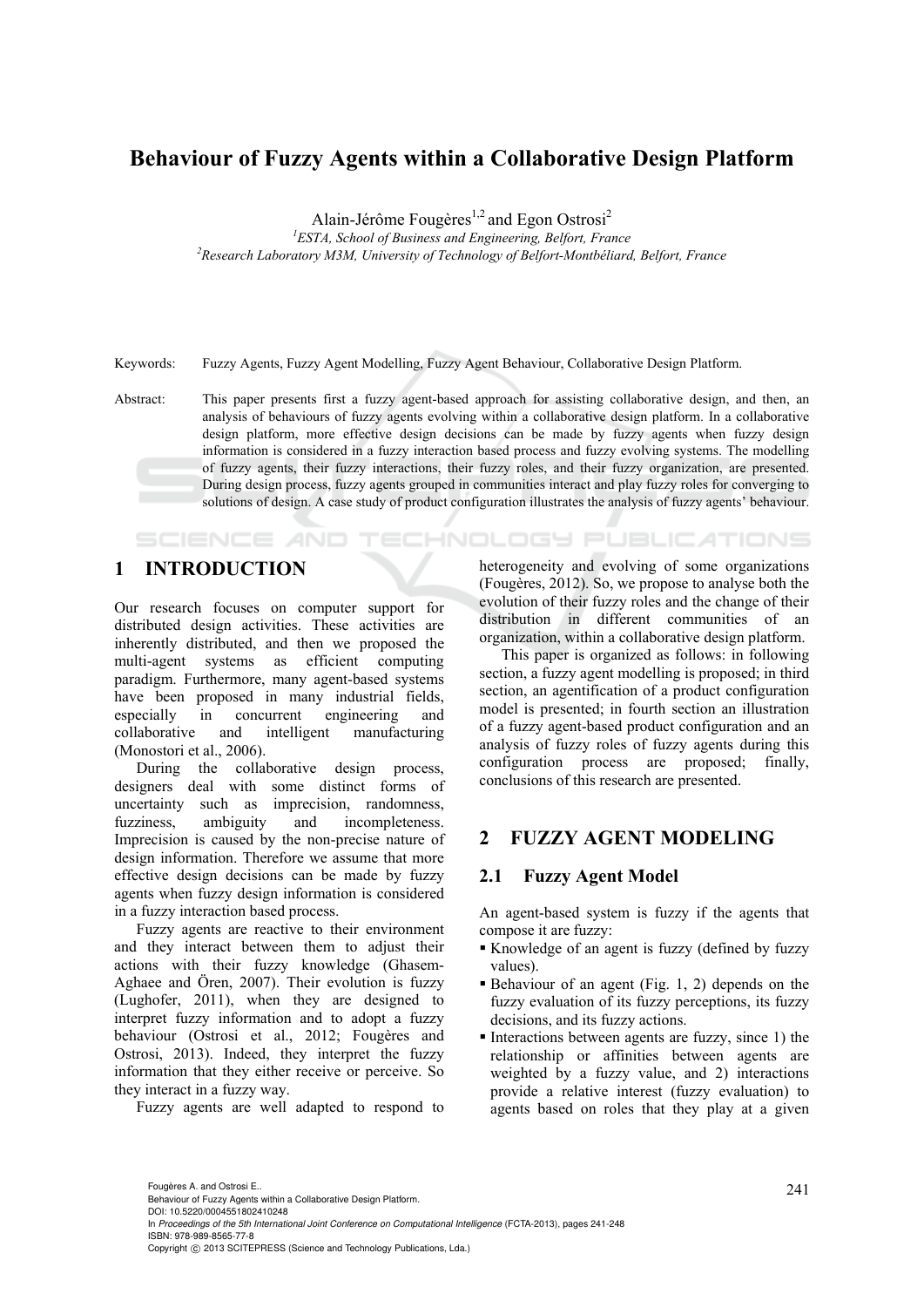time.

- Roles of agents are fuzzy, which means that a fuzzy value is associated to all roles a fuzzy agent plays. At a given time, it is possible to determine what roles an agent plays based on fuzzy values of its roles and a threshold value setting the minimum value an agent should invest in these roles.
- Organization of the agent-based system is fuzzy, insofar as the distribution of roles played by fuzzy agents is continually evolving – this defines a selforganizing agents which is the result both of their fuzzy multiple interactions and the continuing evolution of their roles in the general activity of the agent-based system.



Figure 1: Variable agent behaviour and fuzzy agent behaviour, based on Rasmussen's model.

A fuzzy agent-based system is described by the following tuple (1):

$$
\widetilde{\mathbf{M}}_{\alpha} = <\widetilde{\mathbf{A}}, \widetilde{\mathbf{I}}, \widetilde{\mathbf{P}}, \widetilde{\mathbf{O}}>
$$
\n<sup>(1)</sup>

where  $\tilde{A}$  is a fuzzy set of agents,  $\tilde{I}$  is the fuzzy set of interactions between agents fuzzy set of  $\tilde{A}$ ,  $\tilde{P}$  is the fuzzy set of roles that fuzzy agents of  $\tilde{A}$  can play, and  $\tilde{O}$  is the fuzzy set of organizations (or communities) defined for fuzzy agents of  $\tilde{A}$ . We can then affirm the plasticity of these organizations. However this plasticity is most pronounced in matrix organizations than in hierarchical organizations. If the agents that compose it are fuzzy: agents have the knowledge and behaviour fuzzy, their interactions are fuzzy, their roles are fuzzy, and the resulting organizations are themselves fuzzy.

Agents developed in our various projects can perform reflex actions (automatic), routine actions, and actions in new situations (creative or cooperative situations). Thus, a fuzzy agent  $\tilde{\alpha}_i \in \tilde{A}$  is described by the following tuple (2):

$$
\tilde{\alpha}_i = <\Phi_{\tilde{\Pi}(\tilde{\alpha}_i)}, \Phi_{\tilde{\Lambda}(\tilde{\alpha}_i)}, \Phi_{\tilde{\Gamma}(\tilde{\alpha}_i)}, \tilde{K}_{\tilde{\alpha}_i} > \tag{2}
$$

Global algorithms of  $\Phi_{\tilde{\Pi}(\tilde{\alpha}_i)}$ ,  $\Phi_{\tilde{\Lambda}(\tilde{\alpha}_i)}$ ,  $\Phi_{\tilde{\Gamma}(\tilde{\alpha}_i)}$ respectively functions of observation, decision and action, are given in figure 2. The set of fuzzy knowledge  $\tilde{\mathbf{K}}_{\tilde{\alpha}_i}$  includes decision rules, values of

the domain, acquaintances (networks of affinities between agents), along with dynamic knowledge (observed events, internal states, etc.).



Figure 2: Functional algorithms of a fuzzy agents  $\tilde{\alpha}_i$ .

#### **2.2 Fuzzy Agents Organization**

Problems due to the partial view of agents (local goals, interleaving activities, etc.), require the development of strong coordination mechanisms (Kubera et al., 2011). The organization shall allow an agent-based system to behave as a coherent whole, to solve a problem unequivocally. It controls and coordinates the interaction between agents of the system, thus structuring their activities with the goal of convergence. Ferber et *al*. (2009) distinguish between "organizational structure" and "organization", corresponding to the process of designing the structure. Wooldridge (1997) proposed a more practical definition: "a collection of roles that stand in certain relationships to one another and that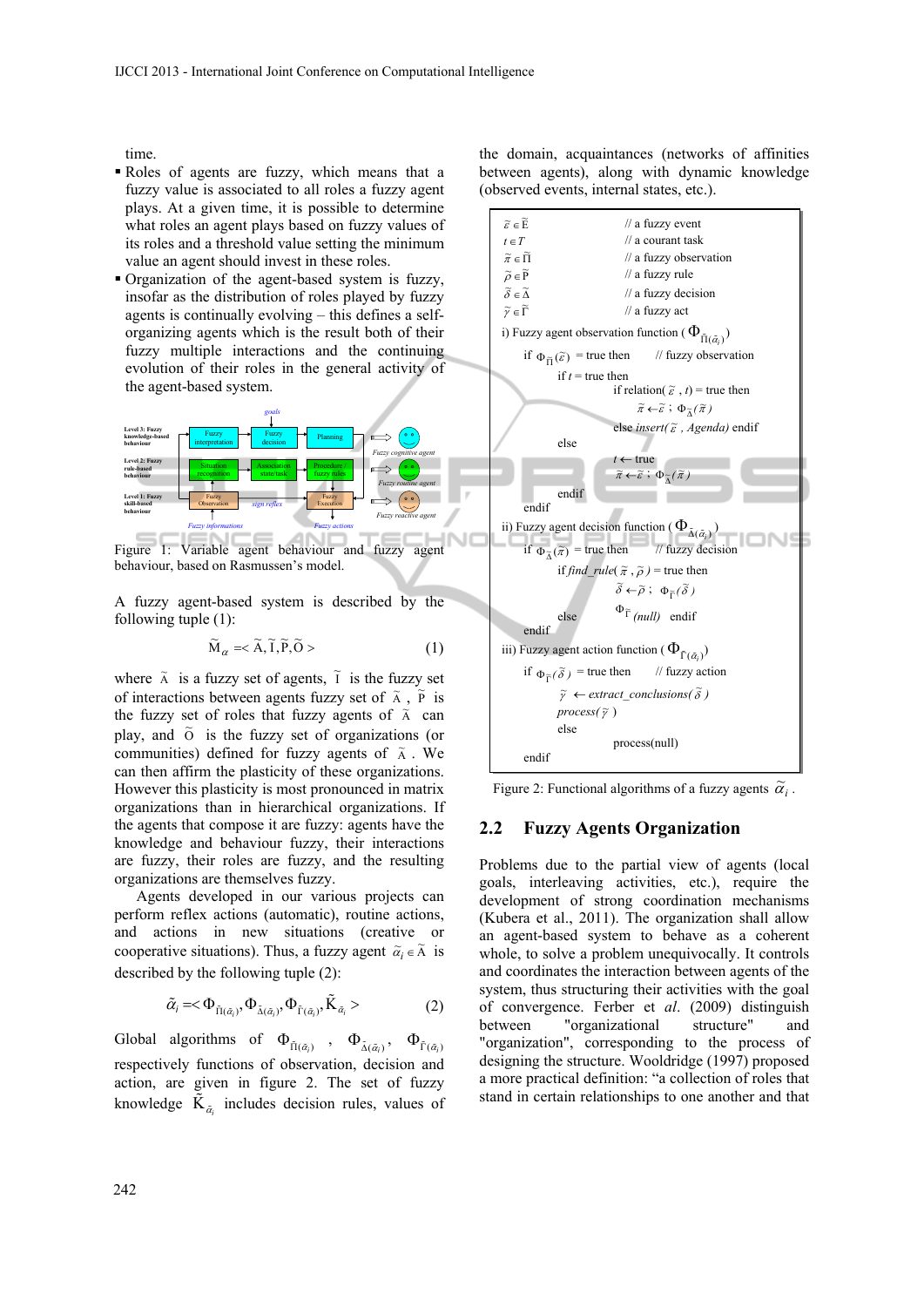take part in systematic institutionalised patterns of interactions with other roles". From these definitions, we extract the following characteristics:

- Organization includes active entities having behaviour and defined functionalities.
- An organization can be partitioned into groups or communities of agents.
- A group (or community) is comprised of agents sharing a goal and characteristics.
- An agent can play one or more roles within the group or groups to which he belongs.
- An agent interacts with agents of its community and/or other communities to carry out its roles.
- A role corresponds to a function to be performed by an agent in a group.



Agents having different roles in several communities (A, B or C)  $2)$ Agents having fuzzy roles in several communities  $(\tilde{A}, \tilde{B}$  or  $\tilde{C}$ )  $3)$ 

Figure 3: Different distributions of agents in communities based on the roles they play at a given time.

In a dynamic organizational structure, the roles of agents can become dynamic, variable and determined by the actions to be done (Fig. 3). We proposed that the roles of agents are considered fuzzy. An agent in this organization can have several fuzzy roles at a given time. Thus a fuzzy set of roles is defined as follows (3):

$$
\widetilde{\mathbf{P}} = \{ \widetilde{\rho}_1, \widetilde{\rho}_2, ..., \widetilde{\rho}_q \}
$$
 (3)

Then, the fuzzy set of roles played by an agent is defined by (4):

$$
\widetilde{P}(\widetilde{\alpha}_{i}) = \left\{ \mu_{\widetilde{\rho}_{1}}(\widetilde{\alpha}_{i}), \mu_{\widetilde{\rho}_{2}}(\widetilde{\alpha}_{i}), ..., \mu_{\widetilde{\rho}_{q}}(\widetilde{\alpha}_{i}) \right\} \tag{4}
$$

Fuzzy agent interacts by sending messages within its initial community (in this case, it plays its main role), but it also interacts with fuzzy agents from other communities (in this case it plays other roles). A fuzzy agent  $\tilde{\alpha}_i$  by interacting with a fuzzy agent  $\tilde{\alpha}$  of another community then participates in the same role as  $\tilde{\alpha}_i$  (5):

$$
\forall \widetilde{\alpha}_i \in \widetilde{A} \supset [\exists x : \widetilde{\rho}_x \in \widetilde{P} \land \alpha_j \in \widetilde{A}_x, \Phi_{\widetilde{P}}(\widetilde{\alpha}_j, \widetilde{\rho}_x)]
$$
\n
$$
\land \widetilde{\lambda}_{i,j}(\widetilde{\alpha}_i, \widetilde{\alpha}_j, \tau, \widetilde{\eta}) \supset \Phi_{\widetilde{P}}(\widetilde{\alpha}_i, \widetilde{\rho}_x)]
$$
\n
$$
\sum_{i} \text{Fuzzy A const. Integrating}
$$
\n(5)

#### **2.3 Fuzzy Agents Interactions**

In multi-agent systems, as in human organizations, actions, interactions and communications, are closely linked and interdependent (Jennings, 2000). Interaction is an exchange between agents and their environment. This exchange depends on the intrinsic properties of the world in which agents are active. Perception of agents may be passive when receiving messages/signals, or active, when it is the result of voluntary actions. Communication is an exchange between the agents themselves, using a language.

A fuzzy interaction  $\tilde{i}_i \in \tilde{I}$  between two fuzzy agents is defined by the following tuple (6):

$$
\widetilde{t}_i = <\widetilde{\alpha}_s, \widetilde{\alpha}_r, \widetilde{P}_{\widetilde{\alpha}_s}, \widetilde{\gamma}_i>
$$
\n(6)

where  $\tilde{\alpha}_s$  is the fuzzy agent source of the fuzzy interaction,  $\tilde{\alpha}_r$  is the fuzzy agent destination,  $\tilde{P}_{\tilde{\alpha}_s}$  is the fuzzy set of roles played by  $\tilde{\alpha}_s$ , and  $\tilde{\gamma}_i$  is a fuzzy act of cooperation, and has a goal. Interactions are fuzzy; also the recipient agent always evaluates an interaction (fuzzy value) to determine the interest this interaction can take for it.

For cooperating, agents can express their intentions using a language derived from the speech acts theory. In most agent platforms we developed, fuzzy agents perform five main speech acts:  $\tilde{\Lambda}$  = {*inform, diffuse, ask, reply*, *confirm*}. For interacting, a fuzzy agent chooses its fuzzy destination agent according to its intentions, the context-solving and the state of its acquaintances. A fuzzy communication act  $\tilde{\lambda}_{s,r}$  between two fuzzy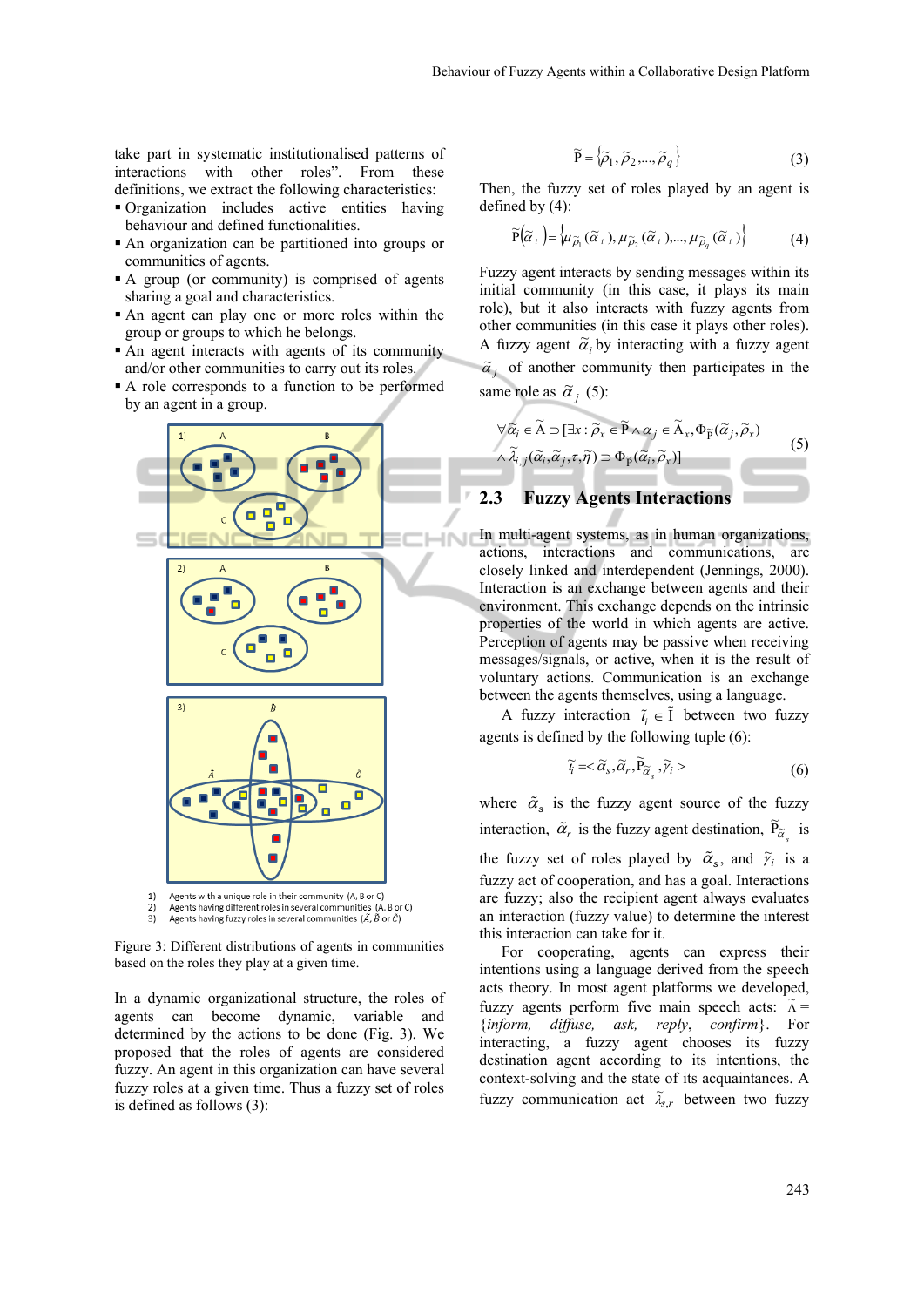agents is defined by (7):

$$
\widetilde{\lambda}_{s,r} = <\widetilde{\lambda}, \widetilde{\alpha}_s, \widetilde{\alpha}_r, \widetilde{P}_{\widetilde{\alpha}_s}, \tau, \widetilde{\eta} > \tag{7}
$$

where  $\tilde{\lambda} \in \tilde{\Lambda}$  is a fuzzy speech act denoted by a performative verb,  $\tilde{\alpha}_s$  is the fuzzy source agent of communication,  $\tilde{\alpha}_r$  is the fuzzy receiver agent,  $\tau$  is a type of message,  $\widetilde{P}_{\widetilde{\alpha}_s}$  is the fuzzy set of roles played by  $\tilde{\alpha}_s$ , and  $\tilde{\eta}$  is the fuzzy message, which can be a question, a response, etc.

A fuzzy agent plays roles evolving in function of its knowledge, its fuzzy competences and its fuzzy interactions. Thus, fuzzy decision rules  $\tilde{\Delta}_{\tilde{\alpha}_i}$  of fuzzy agent  $\tilde{\alpha}_i$  are defined by (8):

$$
\widetilde{\Delta}_{\widetilde{\alpha}_i} = \langle \widetilde{\mathbf{E}}_{\widetilde{\alpha}_i}, \widetilde{\mathbf{X}}_{\widetilde{\alpha}_i}, \widetilde{\Gamma}_{\widetilde{\alpha}_i} \rangle \tag{8}
$$

where  $\tilde{E}_{\tilde{\alpha}_i}$ ,  $\tilde{X}_{\tilde{\alpha}_i}$ ,  $\tilde{r}_{\tilde{\alpha}_i}$ , are respectively the set of fuzzy events that  $\tilde{a}_i$  can observe, the set of fuzzy conditions associated to the internal states of  $\tilde{\alpha}_i$ , and the set of fuzzy actions that  $\tilde{\alpha}_i$  can perform.

#### **3 A DESIGN PLATFORM**

#### **3.1 Product Configuration Model**

Configuration tasks consist of selection, arrangement of components, and evaluation test: the configuration is a design problem (Deciu et al., 2005). Product configuration must consider explicitly different domain actors and their perspectives influencing simultaneously the design of configurable products. Moreover, during the design for configuration process each product is customized according to customer's preferences. Therefore, product configuration must be able to deal with various, instable and imprecise requirements coming from fuzziness of design problems (Agard and Barajas, 2012). In order to capture the uncertainty aspects that characterize design for configuration, the fuzzy sets (Zadeh, 1965) approach can be used.

Configurable product design is a mapping process between product requirement view, functional view, physical solution view, process view and fuzziness of collaborative design process. Thus a fuzzy approach for searching configuration structures, performing into three phases, is proposed (Ostrosi et al., 2012) (Fig. 4):

- Phase 1. *Fuzzy relationships in engineering design*: the engineering design models, from requirements to solutions, necessary for the configuration of a product, are built.
- Phase 2. *Searching the fuzzy set of consensual solutions*: a designer customizes the product based on particular customer's requirements and specific domains' constraints involved in its production. Result is a fuzzy set of consensual solutions.
- Phase 3. *Fuzzy optimal solution agents based product configuration*: the result is a fuzzy set of consensus solutions.



Figure 4: Product configuration approach.

#### **3.2 Fuzzy Agent-based Configuration**

Requirements, functions, solutions and constraints are fuzzy agents, with a degree of membership in each community defined for the configuration: specification community, function community, solution community and constraint community. Cooperative interactions can occur between fuzzy agents in the communities of functions and solutions (*intra-communities interactions*), or between fuzzy agents of different communities (*inter-communities interaction*).

A fuzzy agent-based platform called *FAPIC* (Fuzzy Agents for Product Integrated Configuration) was developed for product configuration (Fig. 5). In *FAPIC*, fuzzy agents are organized in four communities (9):

$$
\widetilde{\mathbf{A}}_r \subseteq \widetilde{\mathbf{A}}, \widetilde{\mathbf{A}}_f \subseteq \widetilde{\mathbf{A}}, \widetilde{\mathbf{A}}_c \subseteq \widetilde{\mathbf{A}}, \widetilde{\mathbf{A}}_s \subseteq \widetilde{\mathbf{A}} \tag{9}
$$

Each community has a clear objective, which determines the main role that fuzzy agents play in this community (Fougères and Ostrosi, 2013). This means that each fuzzy agent belongs to a community of reference in which it plays its main role (10):

$$
\forall \widetilde{\alpha} \in \widetilde{A} \supset [\exists x \in \{r, f, c, s\}, \widetilde{\alpha} \in \widetilde{A}_x \wedge \Phi_{\widetilde{P}}(\widetilde{\alpha}, \widetilde{\rho}_x)] \qquad (10)
$$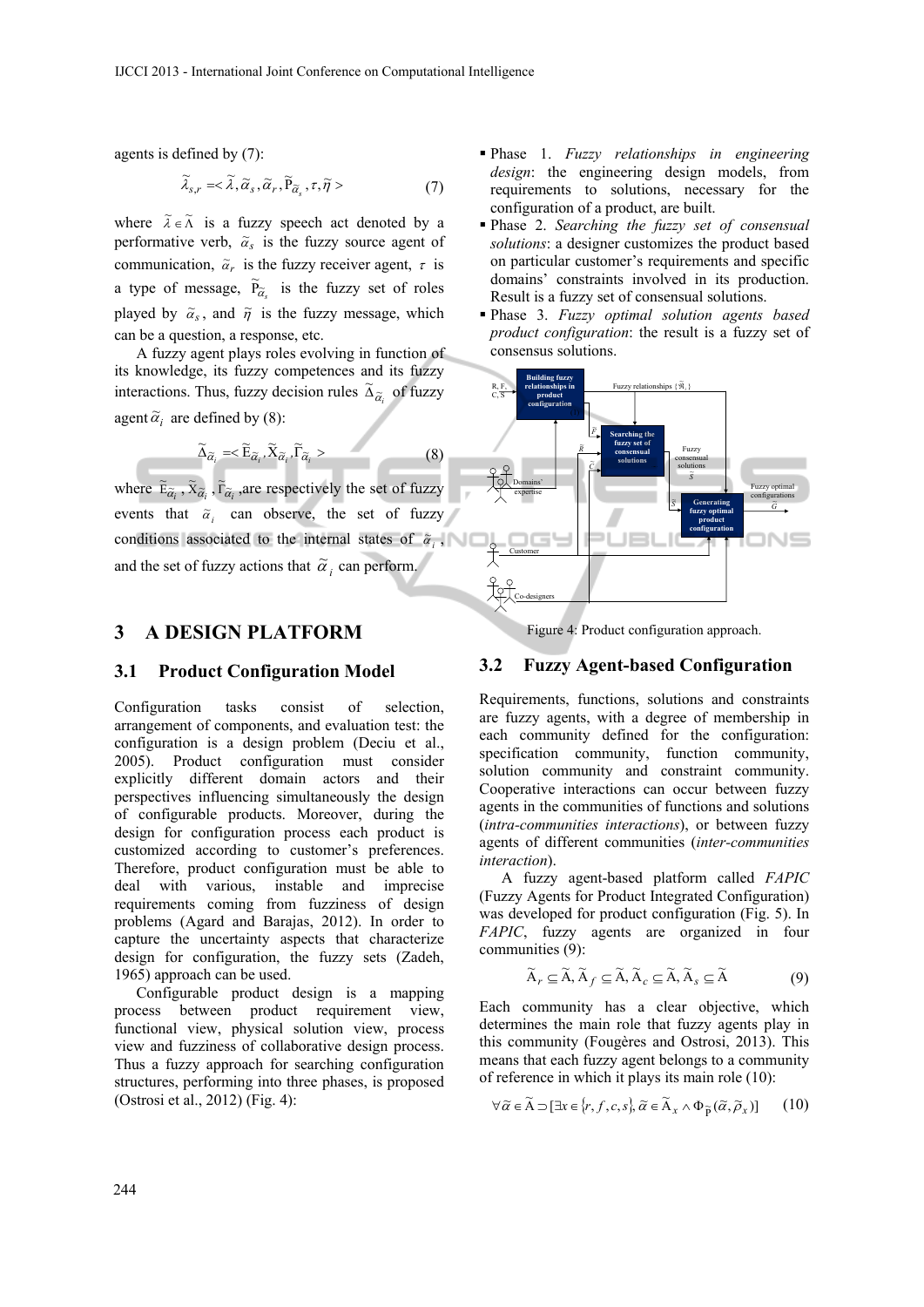

Figure 5: Agent-based architecture of *FAPIC* platform.

## **4 CASE STUDY**

To illustrate the fuzzy agent configuration approach, a "chair configurable product" is chosen because of both the simplicity and accessibility of this illustration. Though a chair is composed of a few elements, it can be configured in multiple ways satisfying both customer's requirements and different experts' process views (*Production*, *Recycling*, *Maintenance*, *Assembly*, and *Design*).

#### **4.1 Product Configuration**

This section gives a detailed illustration for the three phases of the proposed approach (Fig. 4).

In the first phase (*fuzzy agents based systems building*) communities of fuzzy agents are built. In this case study, 11 fuzzy requirement agents, 4 fuzzy function agents, 20 fuzzy solution agents, and 44 fuzzy constraint agents, are built. Then, interactions between fuzzy agents of all communities are built.

The second phase (*searching fuzzy set of consensual solution*, see Fig. 8) comprised six steps:

- Step 1: Definition of fuzzy set of requirements. The fuzzy set of requirements  $\tilde{R} = {\tilde{r}}_i$  for a particular customer is defined. The fuzzy requirement agents observe what the requirements of a particular customer are, and take the corresponding fuzzy values.
- Step 2: Emergence of fuzzy product functions. It spells out functions that configuration product will support. Given the fuzzy set of customer

requirements, the fuzzy set of product function agents are computed using the fuzzy relationship between requirement agents and product function agents. These agents are called active functions.

- Step 3: Emergence of fuzzy set of solutions. Solutions agents will be activating as soon as the set of active function agents emerge. Agents interact to compute the fuzzy set of solutions, called active solutions. Active solutions are computed from interaction between the set of active function agents and solution agents.
- Steps 4 and 5: Definition and integration of fuzzy set of constraints. Constraints of different process views are defined. The constraints agents observe what the requirements of a particular process view are and they decide to take the corresponding fuzzy values.
- Step 6: Emergence of consensual fuzzy set of solutions. Constraint agents interact with active solution agents to converge towards a consensual fuzzy set of solutions (respecting both of requirements through functions and constraints).

In the third phase (*fuzzy optimal solution for configuration*), the consensual solution agents through their interactions, using their affinities from the fuzzy solution agents' structure, are structured into modules. The fuzzy optimal solution agents represent a network of fuzzy solution agents which maximise the objective function. Results of this phase are given in Fig. 6. For instance, considering the solution agent  $sI$  as solution for the class  $Cl<sub>I</sub>$ , its optimal network is formed by the solution agents [ $s1, s6, \emptyset, s16$ ], with value of objective equal to 1.8.



Figure 6: Configuration: local point of view of agent <s1>.

#### **4.2 Fuzzy Roles**

**INI** 

Considering the set  $\tilde{P} = \{ \tilde{\rho}_r, \tilde{\rho}_f, \tilde{\rho}_c, \tilde{\rho}_s \}$  of four roles defined in *FAPIC*: roles of *specification, function, constraint,* and *solution*. Then, the fuzzy set of roles an agent  $\alpha$ <sup>*i*</sup> plays is defined by (11):

$$
\widetilde{P}(\widetilde{\alpha}_{i.}) = \left\{ \mu_{\widetilde{\rho}_{r}}(\widetilde{\alpha}_{i.}), \mu_{\widetilde{\rho}_{f}}(\widetilde{\alpha}_{i.}), \mu_{\widetilde{\rho}_{c}}(\widetilde{\alpha}_{i.}), \mu_{\widetilde{\rho}_{s}}(\widetilde{\alpha}_{i.}) \right\} \tag{11}
$$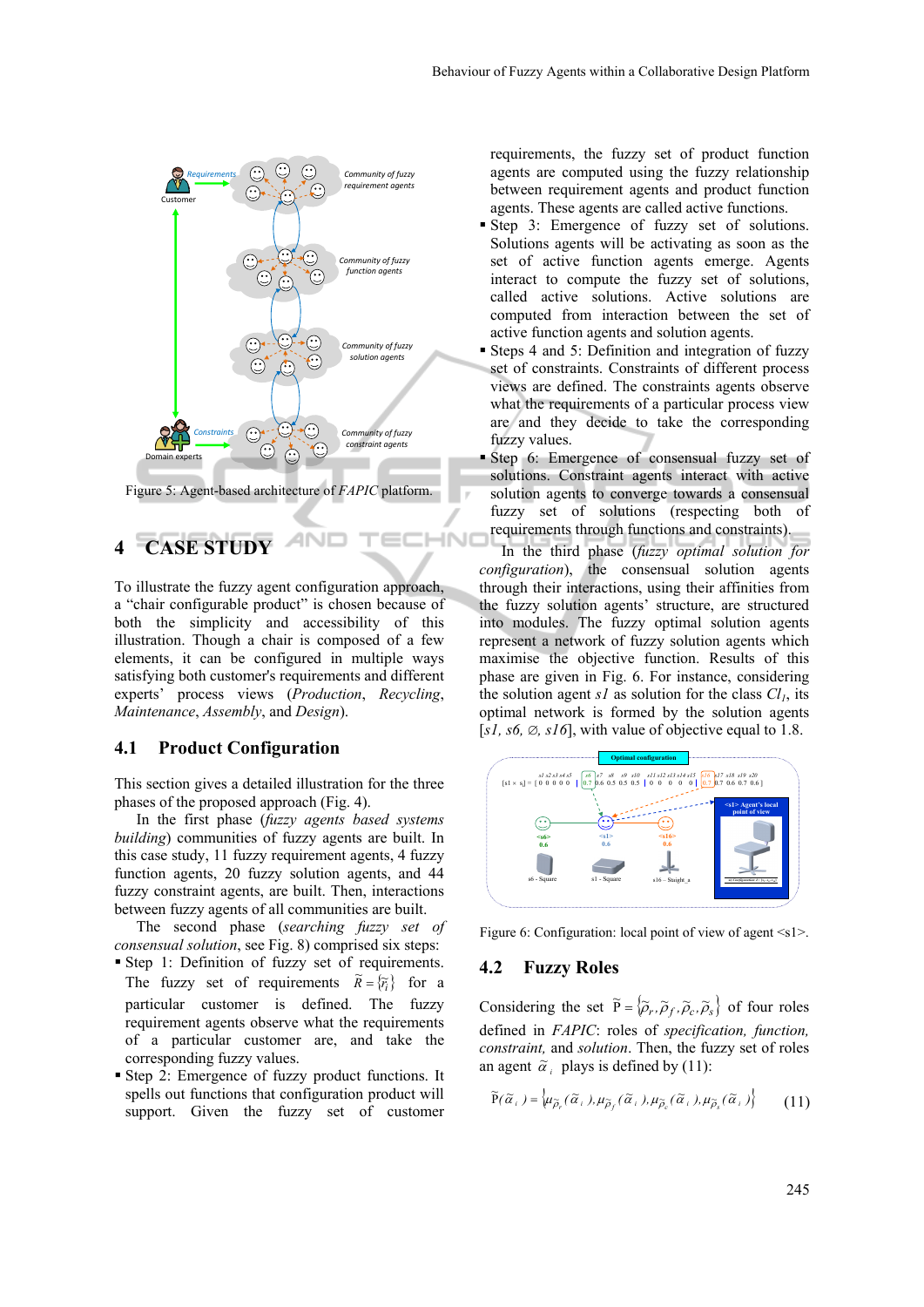Figure 7 shows one of the typical partitioning proposed for the six fuzzy roles of product configuration: the repartition for the role "solution".



Figure 7: Membership function of  $\tilde{\alpha}_i$  to the role "solution".

In this diagram, the universe *Us* is defined by the number of exchanges of  $\tilde{\alpha}$ , with agents of the solution community. 3 fuzzy subsets  $\rho_3$ ,  $\rho_5$  and  $\rho_5$ are defined, meaning respectively "fuzzy agent plays little role", "fuzzy agent plays moderate role" and "fuzzy agent plays important role" (12-14):

$$
\rho1_s = \begin{cases}\n0/0, 0.8/1, 1/2, 1/4, 0.6/8, 0.3/12, 0.1/20, \\
0/30, 0/50, 0/80, 0/180, 0/1000\n\end{cases}
$$
\n(12)  
\n
$$
\rho2_s = \begin{cases}\n0/0, 0/1, 0/2, 0/4, 0.1/8, 0.3/12, 0.5/20, \\
1/30, 0.5/50, 0.1/80, 0/180, 0/1000\n\end{cases}
$$
\n(13)

$$
\rho_3 = \begin{cases} 0/0, 0/1, 0/2, 0/4, 0/8, 0/12, 0/20, 0/30, \\ 0.1/50, 0.4/80, 0.8/180, 0/1000 \end{cases}
$$
(14)

with  $\mu_{p1s}(\alpha_i)$ , the membership function of  $\tilde{\alpha}_i$  in the fuzzy subsets "little role";  $\mu_{p2s}(\tilde{\alpha}_i)$ , the membership function of  $\tilde{\alpha}_i$  in the fuzzy subsets "moderate role" and  $\mu_{\rho 3s}(\tilde{\alpha}_i)$ , the membership function of  $\tilde{\alpha}_i$  in the fuzzy subsets "strong role".

Table 1 illustrates the behaviour of fuzzy agents. For instance, let us consider the decision rule  $\tilde{\delta}_i$ :

\n- (i) 
$$
\tilde{\varepsilon}_1 := \text{imform}, \ \tilde{\alpha}_{f_i}, \ \tilde{\alpha}_{r_k}, \ t = 2, \ V >;
$$
\n- (ii)  $\tilde{\chi}_1 := \langle V = \text{sup}(0.4) \rangle$ ;
\n- (iii)  $\tilde{\gamma}_1 := \langle \text{diffuse}, \ \tilde{\alpha}_{f_i}, \ \tilde{F}, \ t = 2, \ V \rangle$ .
\n

This rule means that: (i) depending on fuzzy event  $\tilde{\epsilon}_1$ : the fuzzy agent  $\tilde{\alpha}_{f_i}$   $(\tilde{\alpha}_{f_i} \in \tilde{F}, \tilde{F} \subseteq \tilde{A})$ , is a function agent) receives a message of type *t* whose value is equal to 2 by which a fuzzy agent  $\tilde{a}_r$  $(\tilde{\alpha}_r \in \tilde{R}, \tilde{R} \subseteq \tilde{A})$ , is a requirement agent) informs  $\tilde{\alpha}_f$ of its value *V*; (ii) under condition  $\tilde{\chi}_1$  "*V* must be greater than the threshold value 0.4"; (iii) then action  $\tilde{\gamma}_1$  is triggered: agent  $\tilde{\alpha}_{f_i}$  communicates this information to all function agents of the set  $\tilde{F}$ .

Let us consider the Phase 2 of the configuration

Table 1: Behaviour of fuzzy agents and evolution of fuzzy roles during the step 2 of phase 2.

| Behaviour of a fuzzy agent                                                                                                        | Illustration with the fuzzy function agent $\tilde{\alpha}_f$ ,                                                                                                                                                                                                                                                                                                                                                                                                                                |
|-----------------------------------------------------------------------------------------------------------------------------------|------------------------------------------------------------------------------------------------------------------------------------------------------------------------------------------------------------------------------------------------------------------------------------------------------------------------------------------------------------------------------------------------------------------------------------------------------------------------------------------------|
| 1)<br>Receiving a message OR<br>observing its environment                                                                         | 1) Event $\widetilde{\varepsilon}_1$ : receiving " <i>inform</i> $(\widetilde{\alpha}_{r_1}, \widetilde{\alpha}_{r_1}, V_{\widetilde{\alpha}_{r_1}}, 0.7, \mu_\lambda(\widetilde{\alpha}_{r_1}) = 0.8)$ "                                                                                                                                                                                                                                                                                      |
| Computing interest (fuzzy<br>2)<br>degree) of the message or the<br>observation                                                   | 2) Knowledge of $\tilde{\alpha}_{f_i}$ : $\mu   \tilde{\alpha}_{f_i}   = 0.9$ ; $\mu (\tilde{\alpha}_{r_i}, \tilde{\alpha}_{f_i}) = 0.7$ ;<br>$\widetilde{P}(\widetilde{\alpha}_{f_i}) = \langle \mu_{\widetilde{\rho}_{i}}(\widetilde{\alpha}_{f_i}) = 0.5, \mu_{\widetilde{\rho}_{i}}(\widetilde{\alpha}_{f_i}) = 1, \mu_{\widetilde{\rho}_{i}}(\widetilde{\alpha}_{f_i}) = 0.5, \mu_{\widetilde{\rho}_{i}}(\widetilde{\alpha}_{f_i}) = 0 \rangle$                                           |
|                                                                                                                                   | <b>Interest</b> = $min(\mu   \tilde{\alpha}_{f_t}) \mu(\tilde{\alpha}_{r_t}, \tilde{\alpha}_{f_t}), \mu_{\tilde{\alpha}} (\tilde{\alpha}_{f_t}) \mu_{\lambda}(\tilde{\alpha}_{r_t}) \big) = 0.5$                                                                                                                                                                                                                                                                                               |
| 3) Updating fuzzy values of roles<br>from the cooperative activity of the<br>message sender, or in connection<br>with observation | 3) Message interest $> 0.4$ then changing fuzzy value of role "Requirement":<br>$\mu_{\widetilde{\Omega}}(\widetilde{\alpha}_{f_i}) = m o y \big( \mu_{\widetilde{\Omega}}(\widetilde{\alpha}_{f_i}) \mu(\widetilde{\alpha}_{r_i}, \widetilde{\alpha}_{f_i}) \big) = 0.6$                                                                                                                                                                                                                      |
| 4) Consulting fuzzy rule-base and<br>selecting fuzzy rules to<br>be<br>triggered (see scenario below)                             | 4) Two kinds of rules can be triggered after the event $\tilde{\epsilon}_1$ :<br>4.1) related to the communication protocol: <i>inform/confirm</i> ;<br>4.2) related to the conditions : message interest $(> 0.4)$ , roles<br>$(\mu_{\widetilde{\rho}_r}(\widetilde{\alpha}_{f_i})\geq 0.4 \wedge \mu_{\widetilde{\rho}_f}(\widetilde{\alpha}_{f_i})\geq 0.4)$ ,<br>transmitted<br>value<br>$(V_{\widetilde{\alpha}_{r_i}} \geq 0.4 \wedge \mu_{\lambda}(\widetilde{\alpha}_{r_i}) \geq 0.4)$ |
| Triggering fuzzy rules:<br>5)<br>construction and implementation<br>actions associated with the<br>of<br>selected fuzzy rules     | 5) 2 communication acts are performed :<br>5.1) confirm $(\widetilde{\alpha}_{f_1}, \widetilde{\alpha}_{r_1}, V_{\widetilde{\alpha}_{r_1}}, 0.7, \mu_{\lambda}(\widetilde{\alpha}_{f_1}) = 1)$<br>5.2) diffuse $(\widetilde{\alpha}_{f_1}, \widetilde{F}, V_{\widetilde{\alpha}_r}, 0.7, \mu_{\lambda}(\widetilde{\alpha}_{f_1}) = 0.6)$                                                                                                                                                       |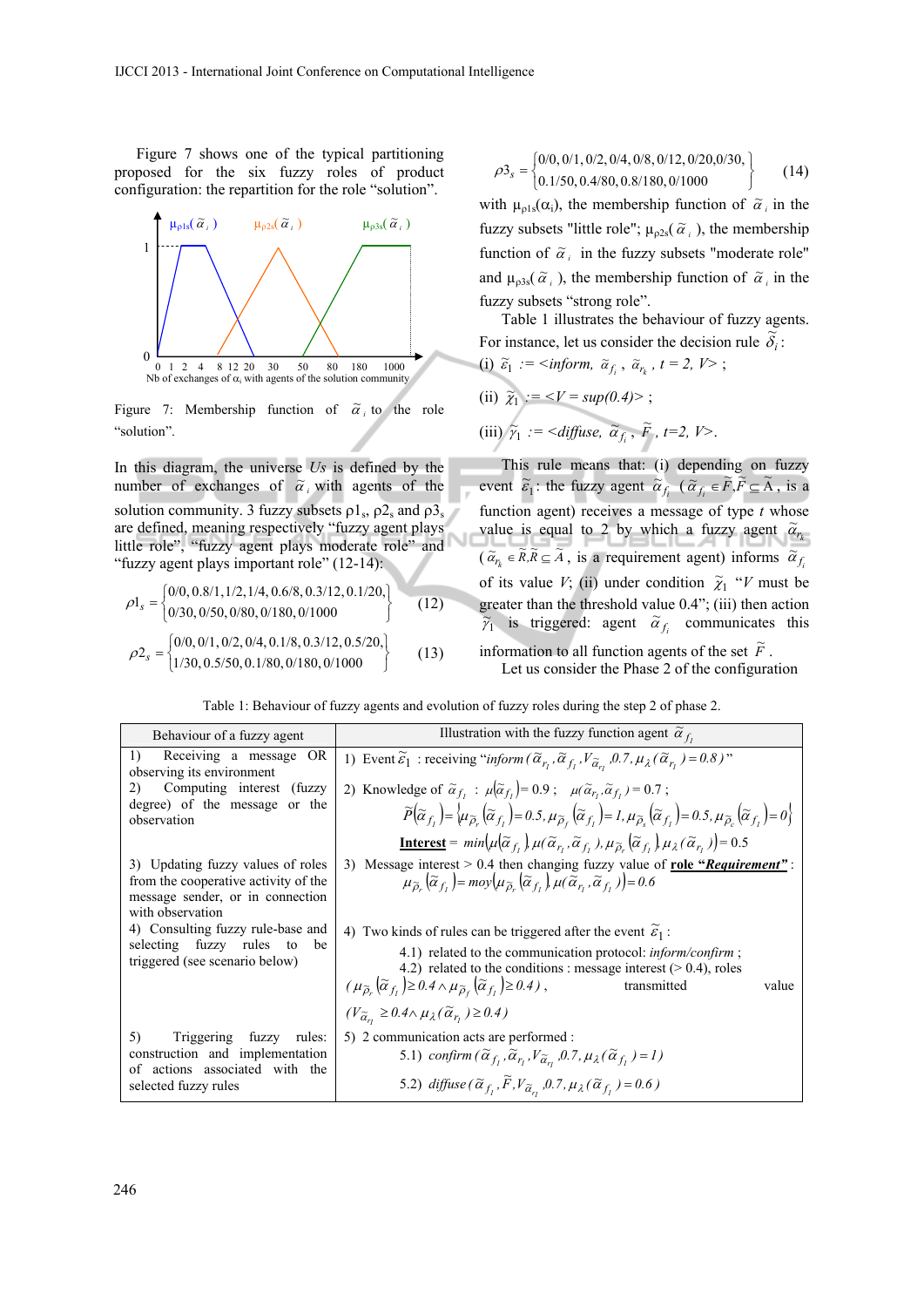process and the fuzzy agents *r1*, *f1*, *c1* and *s1* (traced agents) (Fig. 8). The fuzzy values of roles played by an agent  $\tilde{\alpha}_i$  are calculated by the formula (15):

$$
(n_e/n_a) / ((n_e/n_a) + 1)
$$
 (15)

where  $n_e$  is the number of exchanges between  $\tilde{\alpha}_i$  and agents of the community corresponding to the target role and  $n_a$  is the number of agents in the community corresponding to the target role.



Figure 8: Illustration of Phase 2: Searching the fuzzy set of consensual solution agents.

The following tables (Table 2-7) show the change step by step of the fuzzy values of agents' roles during the Phase 2. These tables indicate for each step of the Phase 2 and each of the four tracks agents  $(\overline{r}_i, \overline{f}_i, \overline{c}_{i1} \text{ and } \overline{s}_i)$ : 1) the number of exchanges between these fuzzy agents and other fuzzy agents of *FAPIC* (inter or intra-community interactions)  $\widetilde{R}/\widetilde{R}, \widetilde{R}/\widetilde{F}, \widetilde{F}/\widetilde{F}, \widetilde{F}/\widetilde{S}, \widetilde{C}/\widetilde{C}, \widetilde{C}/\widetilde{S}, \widetilde{S}/\widetilde{S}$ ), and 2) the fuzzy values of the different fuzzy roles played by the fuzzy agents (a vector of fuzzy roles corresponding to  $\tilde{P} = \{ \tilde{\rho}_r, \tilde{\rho}_f, \tilde{\rho}_c, \tilde{\rho}_s \}.$ 

Table 2: Fuzzy values of agents' roles during the step 1.

| Agent                     | R/R | R/F | F/F | $F/S$ $C/C$ | C/S | S/S | Roles                                                                                                                                                               |
|---------------------------|-----|-----|-----|-------------|-----|-----|---------------------------------------------------------------------------------------------------------------------------------------------------------------------|
| $\widetilde{r}_1$         | 10  |     |     |             |     |     | [0.5, 0.0, 0]                                                                                                                                                       |
| $\widetilde{\phantom{m}}$ |     |     |     |             |     |     | [0,0,0,0]                                                                                                                                                           |
| $\tilde{c}_{II}$          |     |     |     |             |     |     | [0,0,0,0]                                                                                                                                                           |
| $\widetilde{s}_I$         |     |     |     |             |     |     | [0,0,0,0]                                                                                                                                                           |
|                           |     |     |     |             |     |     | $T_{\rm eff}$ , $\alpha$ , $T_{\rm eff}$ , $T_{\rm eff}$ , $T_{\rm eff}$ , $T_{\rm eff}$ , $T_{\rm eff}$ , $T_{\rm eff}$ , $T_{\rm eff}$ , $T_{\rm eff}$ , $\alpha$ |

Table 3: Fuzzy values of agents' roles during the step 2.

| Agent                                           | R/R | R/F | F/F | $F/S$ $C/C$ |   | C/S | S/S                      | Roles           |
|-------------------------------------------------|-----|-----|-----|-------------|---|-----|--------------------------|-----------------|
| $\widetilde{\phantom{m}}$<br>$\boldsymbol{\nu}$ | 10  |     | -   |             | - | -   | $\overline{\phantom{0}}$ | [0.5, 0.2, 0.0] |

| $\widetilde{\phantom{m}}$ | $\overline{\phantom{a}}$ |   | $\overline{\phantom{0}}$ | - | - | $\overline{\phantom{a}}$ | [0.1, 0.5, 0, 0] |
|---------------------------|--------------------------|---|--------------------------|---|---|--------------------------|------------------|
| $\tilde{c}_{11}$          | $\overline{\phantom{0}}$ | - |                          |   | - | ٠                        | [0,0,0,0]        |
| $\widetilde{s}_I$         | $\overline{\phantom{0}}$ | - |                          | - | - | $\overline{\phantom{0}}$ | [0,0,0,0]        |

Table 4: Fuzzy values of agents' roles during the step 3.

| Agent                     | R/R | R/F | F/F | F/S | $C/C$ $C/S$ | S/S | Roles             |
|---------------------------|-----|-----|-----|-----|-------------|-----|-------------------|
| $\widetilde{r}_1$         | 10  |     |     |     |             |     | [0.5, 0.2, 0, 0]  |
| $\widetilde{\phantom{m}}$ | ٠   |     | ٩   |     |             |     | [0.1, 0.6, 0.0.1] |
| $\tilde{c}_{II}$          | ٠   | -   |     |     |             |     | [0,0,0,0]         |
| $\widetilde{s}_I$         |     | -   |     |     |             | 19  | [0,0.2,0,0.5]     |

Table 5: Fuzzy values of agents' roles during the step 4.

| Agent             | R/R | R/F | F/F | F/S | C/C | C/S | S/S | Roles             |
|-------------------|-----|-----|-----|-----|-----|-----|-----|-------------------|
| $\widetilde{r}_I$ | 10  |     |     |     |     |     |     | [0.5, 0.2, 0, 0]  |
| $\sim$<br>$J_I$   |     |     | 3   |     |     |     |     | [0.1, 0.6, 0.0.1] |
| $\tilde{c}_{II}$  |     | -   |     |     | 27  |     |     | [0,0,0.5,0]       |
| $\widetilde{s}_l$ |     |     |     |     |     |     | 19  | [0,0.2,0,0.5]     |

Table 6: Fuzzy values of agents' roles during the step 5.

| Agent             | R/R | R/F | F/F | F/S | C/C | C/S | S/S | Roles             |
|-------------------|-----|-----|-----|-----|-----|-----|-----|-------------------|
| $\widetilde{r}_l$ | 10  |     |     |     |     |     |     | [0.5, 0.2, 0, 0]  |
| JI                |     |     | 3   |     |     |     |     | [0.1, 0.6, 0.0.1] |
| $\tilde{c}_{II}$  |     |     |     |     | 27  |     |     | [0,0,0.5,0.1]     |
| $\widetilde{s}_I$ |     |     |     |     |     |     | 38  | [0,0.2,0.1,0.7]   |

Table 7: Fuzzy values of agents' roles during the step 6.

| Agent R/R                 |    | R/F | F/F | F/S | $C/C$ $ C/S$ | S/S | Roles              |
|---------------------------|----|-----|-----|-----|--------------|-----|--------------------|
| $\widetilde{r}_I$         | 10 |     |     |     |              |     | [0.5, 0.2, 0, 0]   |
| $\widetilde{\phantom{m}}$ |    |     |     |     |              |     | [0.1, 0.6, 0.0.1]  |
| $\tilde{c}_{II}$          |    |     |     |     | 27           |     | [0,0,0.5,0.1]      |
| $\widetilde{s}_I$         |    |     |     |     |              | 57  | [0, 0.2, 0.1, 0.8] |

Finally, after a full configuration, we get for fuzzy agents  $r_1$ ,  $f_1$ ,  $c_{11}$  and  $s_1$  (our reference agents), the number of inter/intra-communities exchanges and the fuzzy values of roles given in Table 8.

Table 8: Fuzzy values of roles at the end of process.

| Agent $R/R$                        |     | R/F    | F/F | F/S | C/C    | C/S | S/S    | Roles            |
|------------------------------------|-----|--------|-----|-----|--------|-----|--------|------------------|
| $\widetilde{r}_I$                  | 220 | 44     |     |     |        |     |        | [1,0.9,0,0]      |
| $\widetilde{\phantom{m}}$<br>$f_I$ |     | 11     | 66  | 220 |        |     |        | [0.5, 1, 0, 0.9] |
| $\tilde{c}_{II}$                   |     |        |     |     | 1512   | 560 |        | [0,0,1,0.9]      |
| $\widetilde{s}_I$                  |     |        |     | 80  |        | 560 | 12800  | [0,0.9,0.9,1]    |
|                                    |     | $\sim$ |     |     | $\sim$ |     | $\sim$ |                  |

This analysis shows that organizations in the proposed agent-based system *FAPIC* are fuzzy evolving systems. Indeed, dynamic adaptive